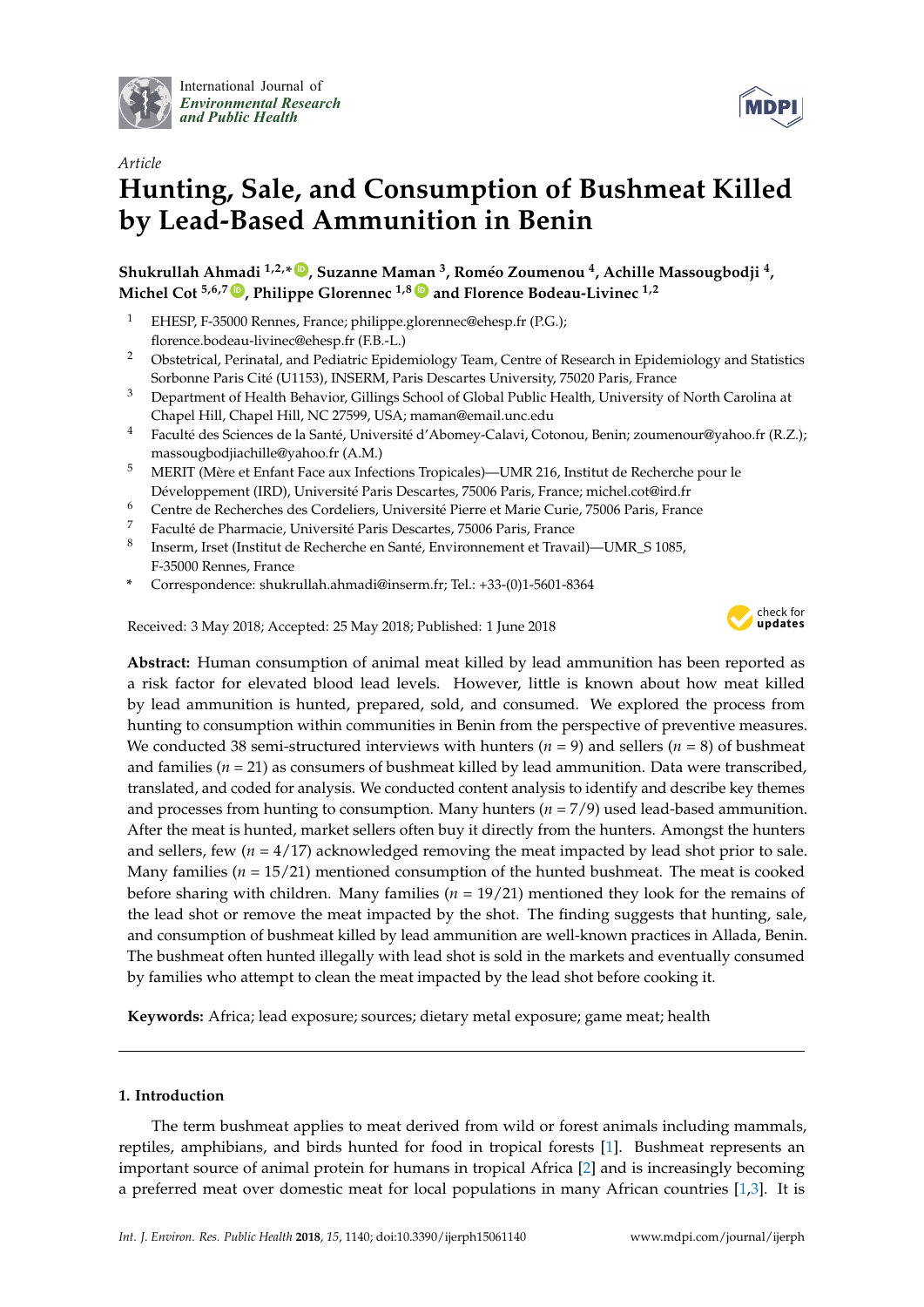estimated that 30–85% of daily protein intake of Africans comes from this meat [\[1\]](#page-9-0), consequently contributing significantly to food security in many African regions [\[4\]](#page-9-3). In addition, unemployment and poverty in African rural communities are common, and the possibility of quick income generation from selling bushmeat is a common incentive for bushmeat hunting [\[4\]](#page-9-3). Hunters with part-time or seasonal employment devote more time to hunting than those with full-time jobs [\[5\]](#page-9-4). In most African countries, including Benin, hunting of bushmeat is regulated by relevant laws and licensing systems that generally aim to restrict hunting (for example, by prohibiting hunting in certain protected areas and restricting hunting to certain species and at certain times of year) [\[4\]](#page-9-3). However, illegal hunting of bushmeat is often committed due to inadequate law enforcement and weak penal systems [\[4\]](#page-9-3). Bushmeat hunters in Africa may also employ a variety of non-ammunition hunting methods including, but not confined to, snares, traps, fire, nets, and dogs. Most of these methods are illegal in many African countries, including Benin. In many regions, firearms, such as shotguns, are used, while automatic firearms are rarely used [\[4\]](#page-9-3).

The consumption of bushmeat received growing attention during the 2013–2016 Ebola virus disease (EVD) epidemic in West Africa [\[6\]](#page-9-5). Consumption or handling of bushmeat infected with Ebola virus, is a known risk factor for infection transmission to humans [\[7](#page-9-6)[–9\]](#page-9-7). This led to a ban and stigmatization of bushmeat in many West African countries [\[6](#page-9-5)[,10\]](#page-9-8). Briefly, one of the initial public health measures implemented to control the West African EVD outbreak was to ban hunting, sale, and consumption of bushmeat [\[10\]](#page-9-8). As a result, a reduction of bushmeat consumption during the outbreak has been reported in a few West African countries [\[2,](#page-9-1)[6\]](#page-9-5).

Public health concerns have also emerged as several studies [\[11–](#page-9-9)[16\]](#page-9-10) reported an association between consumption of meat hunted with lead (Pb) ammunition and Pb exposure in humans. Many studies on the consumption of wild meat hunted with Pb ammunition have been undertaken outside Africa [\[14,](#page-9-11)[15,](#page-9-12)[17](#page-9-13)[–25\]](#page-10-0). Pb exposure occurs from the consumption of hunted meat contaminated with the residues of Pb fragments from hunting ammunition [\[13](#page-9-14)[–15,](#page-9-12)[17,](#page-9-13)[18,](#page-10-1)[26,](#page-10-2)[27\]](#page-10-3). Hunted meat is contaminated with small Pb fragments as Pb shot travels through the flesh of hunted animal [\[19\]](#page-10-4). Pb in the meat is bioavailable [\[27\]](#page-10-3) and becomes more bioaccessible after cooking it [\[19\]](#page-10-4). These deeply-rooted fragments are considered one of the most important sources of dietary Pb exposure in communities that substantially rely on the consumption of this type of meat [\[19\]](#page-10-4).

Pb exerts its harmful effects on multiple body systems, including the neurologic, hematologic, gastrointestinal, cardiovascular, and renal systems [\[28\]](#page-10-5). Children are the most vulnerable group to the neurotoxic effects of Pb due to their developing brain [\[11,](#page-9-9)[29\]](#page-10-6) even at low levels of exposure [\[20](#page-10-7)[,28](#page-10-5)[,30\]](#page-10-8). Hunters may also be exposed to Pb [\[26\]](#page-10-2) through certain behaviors related to hunting: consumption of Pb shot contaminated meat [\[21](#page-10-9)[,31\]](#page-10-10), inhalation of lead dust during the recharge of the firearm, homemade fabrication of lead ammunition, and preparation of carcasses hunted by Pb shot [\[21\]](#page-10-9). The WHO estimates that overall Pb exposure was responsible for 143,000 deaths in 2004 and 0.6% of the global burden of disease expressed in disability-adjusted life years, or DALYs, mainly considering cardiovascular outcomes and mild mental retardation attributable to lead exposure [\[32,](#page-10-11)[33\]](#page-10-12). A recent study has estimated that about 400,000 deaths in the adult population in the USA are attributable to low-level Pb exposure  $(5 \mu g/dL)$  every year, making Pb exposure an important risk factor of mortality [\[34\]](#page-10-13).

Practices of the hunting, sale, and consumption of bushmeat killed by Pb ammunition in Africa have not been well described in the literature. The few published papers that have either studied or described bushmeat consumption in an African context [\[3,](#page-9-2)[35–](#page-10-14)[38\]](#page-10-15), and particularly in Benin [\[3\]](#page-9-2), have studied the issue in relation to the wildlife conservation and food security [\[3](#page-9-2)[,38\]](#page-10-15) but not in relation to potential Pb exposure in humans.

As part of a larger study on Pb exposure in children [\[11\]](#page-9-9), we aimed to explore the selective hunting, sale, and consumption practices of bushmeat killed by Pb ammunition. The purpose was to generate meaningful information that could be helpful in developing future preventive programs to reduce the risk of Pb exposure in Benin and more broadly in Sub-Saharan Africa (SSA).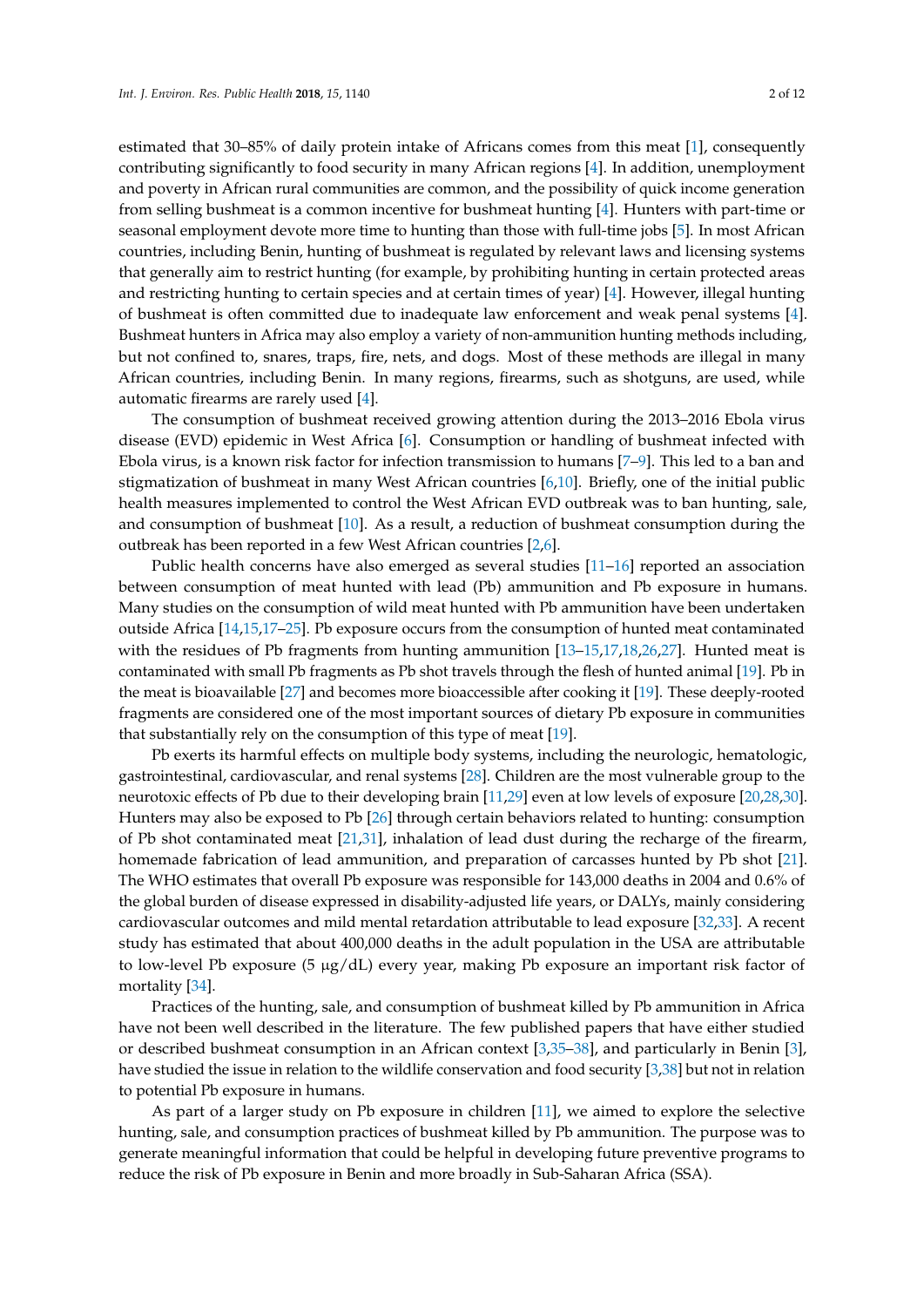#### **2. Materials and Methods**

#### *2.1. Background on Parent Study*

The parent study, the TOVI study (in Fon language *Tovi* means child from the country), investigated Pb exposure and potential sources of Pb for 685 one-year-old children in Benin between May 2011 and May 2013 [\[11\]](#page-9-9). This study found that 38.8% of 1–2-year-old children consumed this type of meat in their families. Furthermore, 58% of infants and 44% of mothers presented elevated blood lead levels (BLL) i.e., higher than 50  $\mu$ g/L (5  $\mu$ g/dL). The study also identified consumption of animal meat killed by ammunition associated with elevated BLL in one-year-old children. Children from the TOVI cohort are followed at six years of age in the ongoing EXPLORE study (2016–2018) to reassess BLL, potential sources, and neurocognitive development.

# *2.2. Study Design*

A qualitative design, using semi-structured interviews, was developed to explore the hunting, sale, and consumption of bushmeat. A flexible qualitative design was anticipated to be more practical to help explore the practices and processes involved in the acquisition, preparation and consumption of bushmeat. A qualitative approach was critical given the potential sensitivity attached to the hunting, sale and consumption of bushmeat [\[10\]](#page-9-8).

#### *2.3. Study Subjects*

The study took place in Allada, a district in the south of Benin. We sampled 38 individuals including 21 families (bushmeat consumers), nine bushmeat hunters, and eight bushmeat sellers. Families, usually a relative accompanying the child during the child's scheduled medical visit, were selected from the ongoing EXPLORE study. The children did not have any input in the interviews. Seventeen family respondents were the mother of the index child, and two were grandmothers of the child. These families were scheduled within the EXPLORE project at the health center between March and April 2017. They were interviewed one day before their visit. On the other hand, bushmeat hunters and sellers were recruited through snowball sampling.

#### *2.4. Interview Procedures*

Semi-structured interviews were conducted. The interview guide (see Supplementary Material) outlined the topics to be explored during the interview. The guide contained open-ended questions related to hunting (for hunters), sale (for sellers), meat preparation (for all the participants), cooking (for sellers and families), and meat consumption practices (for families). Fieldwork with hunters and sellers was carried out in the center of Sekou (a town under the administrative jurisdiction of Allada) and four villages of Sekou. Interviews with hunters and sellers were carried out primarily at their personal residences in Sekou, and one market seller was interviewed in his restaurant.

None of the participants refused to be interviewed. A detailed description of the study was given before participants provided their consent and were interviewed. No personally identifying information was collected. Interviews were conducted either in French (the official language in Benin) or in Fon (one of the most important local languages spoken in the South of the country). Interviews were conducted by the field researchers (SA, RZ, and FBL) with the assistance of a local field assistant who was trained in qualitative data collection and was briefed about the study purpose. It was emphasized that participants did not have to respond to questions, could end the interview at any time without consequences, and their responses would be recorded anonymously. The interviews were recorded with an audio recorder device and were later translated and transcribed into English by one of the field researchers (SA). Field notes were also taken during the interviews which were incorporated into the data for analysis. The semi-structured interviews took place between 11 March 2017 and 15 April 2017. The study obtained authorization from the ethical committee from the Institut des Sciences Biomédicales Appliquées (ISBA) in Benin (N◦ 87).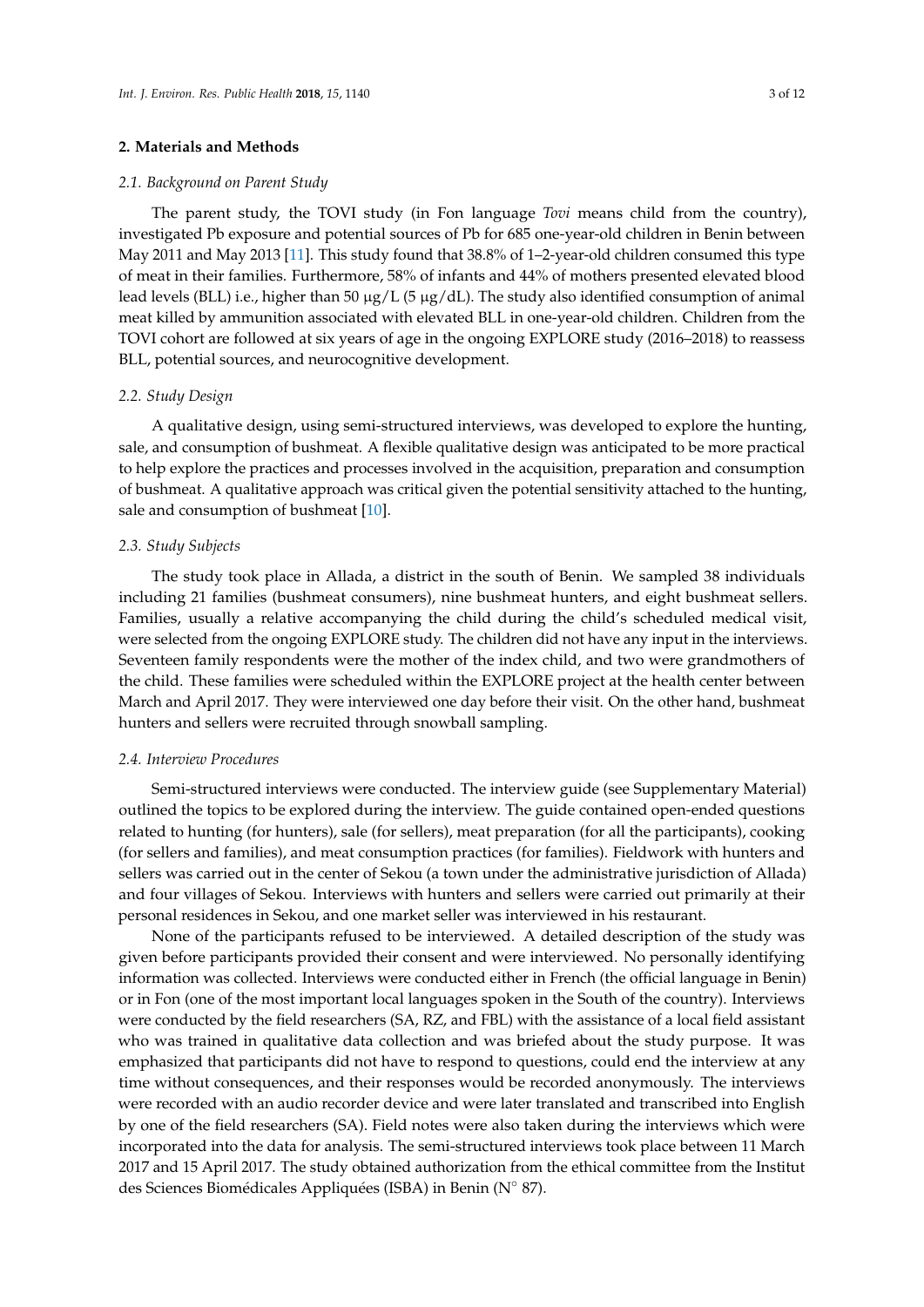Content analysis was undertaken to find meanings from the content of the text data [\[39\]](#page-11-0). The interview data were coded using a combination of inductive and deductive codes. The codes, usually a word or phrase, were used to summarize or condense the interview data. Coded data were reviewed to identify emerging patterns within and across topics. Similar codes were clustered together to develop categories e.g., bushmeat consumption and bushmeat preparation. Quotes were selected that represented patterns in the data. The frequency of responses within specific categories was calculated. When describing reports, the qualifier "few" is used when less than one quarter of participants mentioned a specific practice and "many" when more than three-quarters mentioned it. Transcription, coding, and analyses of text data were conducted in a qualitative data analysis Software: NVivo Pro version 11 (QSR International, Melbourne, Australia).

# **3. Results**

Thirty-eight semi-structured interviews were undertaken, including 21 family members, nine bushmeat hunters, and eight bushmeat sellers. The average ages of respondents were 38.6 years (families), 48.4 years (hunters), and 44.5 years (sellers). All hunters were male, and some sellers were female  $(n = 5/8)$ . More than half of the families interviewed were agriculturalists, while others were involved in small-scale village business such as selling of goods (cloth, food, and gasoline). All hunters held a second job in addition to hunting. On average, hunters and sellers had 26.6 years (range = 15–40 years) and 16.4 years (range = 7–30 years) of experience in hunting and sale, respectively.

Based on the objectives of this paper, we have organized the presentation of results to reflect the bushmeat hunting-to-consumption process.

## *3.1. Hunting of Bushmeat*

Hunters are the first people who make bushmeat available by hunting wild animals in nearby bushes or distant jungles. Animals often hunted include, but are not confined to, small birds (e.g., partridge), rabbits, rodents (e.g., agouti, squirrel, and rats), and other big animals (e.g., antelope, deer species, and elephants). Rats are less often hunted due to fear of contracting EVD and Lassa fever. Hunters mentioned that it is relatively easier to hunt small game animals such as small birds and rabbits in the nearby bush close to neighborhoods than hunting big animals such as antelope, deer, and elephant in distant jungles. Many interviewed hunters started hunting from a young age, and many had a second occupation besides hunting. In addition, none of the hunters cited possessing a hunting permit. Some hunters described hunting at night time to increase their chances of hunting more animals. A hunter described his past and current hunting experience and the types of animals hunted.

*I have been doing this since I was very young. My father used to do it. I saw my father with his gun. I grew up hunting in my family. [* . . . *]. We did hunting together [with my father]. We hunted rabbits, agouti, small rodents, squirrels, [and] rats. Based on this [past experience of growing up in a family who hunted small animals] we started hunting. Today there are big wild animals. We hunt the big animals, for example, deer, antelopes. They are not a lot here, therefore, we go far from here [into the forests]. [...]. We find big animals there. Here [in the neighborhood] we hunt agouti and other small animals. [* . . . *]. During the day we do hunting of the day and at night we do the night hunting [...]. Because there are nocturnal animals that come out uniquely at night (ID-01H).*

The frequency of hunting varied among hunters and depended on several factors including climatic conditions (e.g., dry, rainy), availability of animals, and their personal availability. The role of season and availability of hunters is also important. In most cases, hunters may not prefer hunting if busy in another occupational activity e.g., agriculture. Therefore, depending on these factors, many hunters reported going hunting at least once a week. One hunter elaborated that he accommodated hunting activity in his schedule depending on the availability of his main occupation: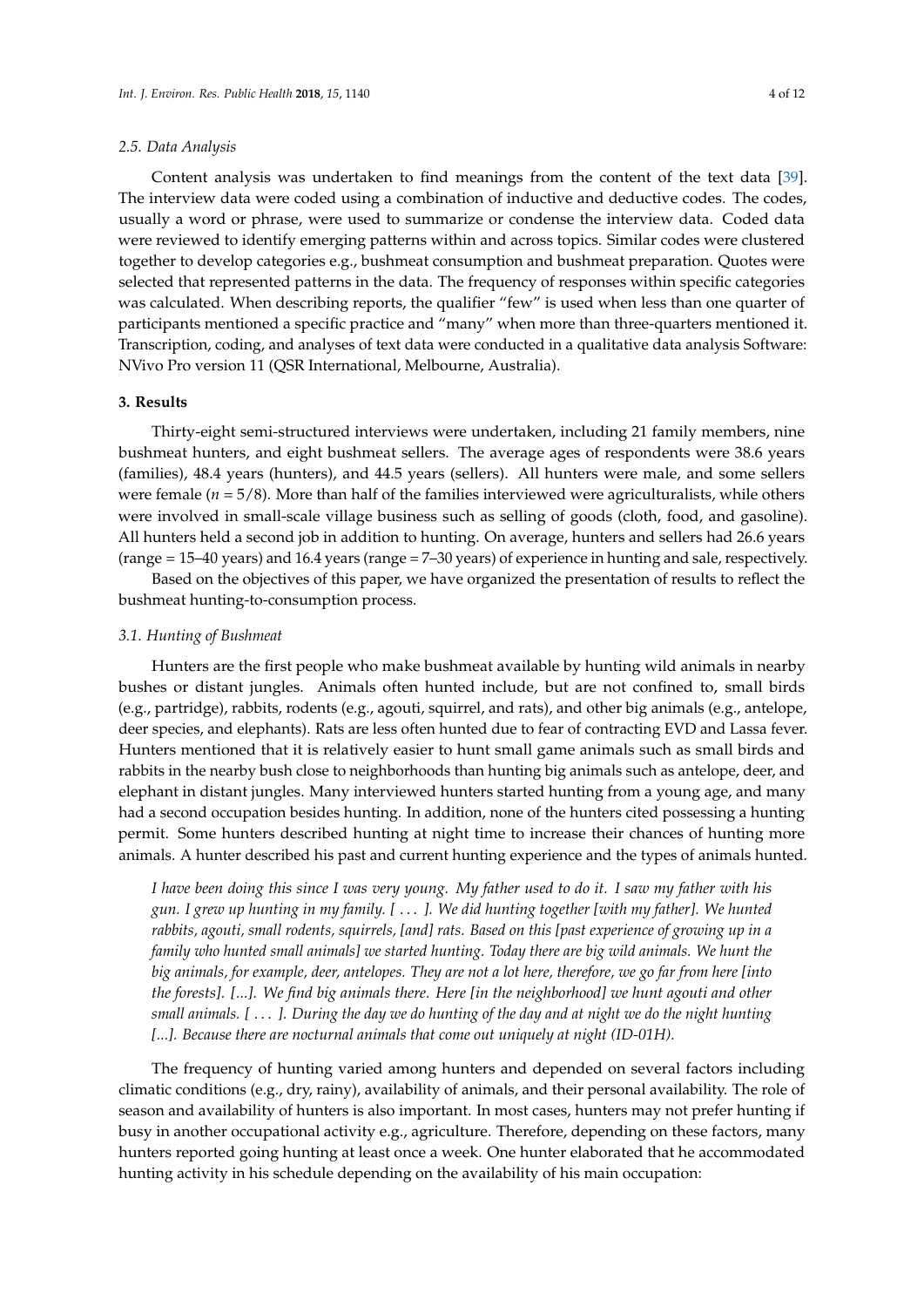*I hunt any time, any moment, but when I find the construction work [construction of buildings in the village as a primary paid job] then I don't hunt otherwise I am always in the jungle to hunt [wild] animals (ID-04H).*

In terms of ammunition use, many hunters  $(n = 7/9)$  described that they use shotguns with shotgun shells containing multiple Pb shots for hunting bushmeat. Every hunter owned their own shotguns that they had usually owned for a long time, often inherited from their forefathers. Due to the lack of hunting permits, hunters mainly acquired their shotgun shells by illegally purchasing them. According to hunters, it is difficult to purchase ammunition without a valid hunting license. One hunter elaborated his experience of purchasing shotgun shells through informal networks:

*I do not have a hunting permit but I hunt under the [informal] collaboration of someone who has a [valid] permit from whom I can buy [hunting] ammunition. I tried many times to get a hunting license but I could not get one. The authorities do not give it easily. So I buy the cartridges [shotgun shells] from the person who has a license to sale [shotgun shells] and hunts [wild animals]. They will sell it to you if you don't misuse it. You do not use it for wrong purposes like theft or killing someone. It is much regulated. Once I buy the cartridge [shotgun shells] I am not allowed to sell them to someone else. Everybody [without a valid permit] cannot buy it, it's not like you go there and they will sell it to you. You need to know someone who could help you (ID-O2H).*

In terms of removal of Pb shots from the animal meat, hunters mentioned that they generally do not look for or remove the Pb shot from the meat. However, a few (*n* = 2/9) mentioned they had searched for the Pb shots but they had difficulty detecting them. They felt that the Pb shots would be more likely to be detected during the consumption of bushmeat. One hunter described his preparation practice as follows:

*When we prepare the meat we take out the skin and cut the meat into pieces, we do not remove the part where the bullet [shot] has entered. Sometimes when we eat the meat [after cooking] we find it [lead fragment] during consumption. But if the animal is wounded extremely, we remove the wound where the bullet [shot] has entered otherwise we keep it [wound] for consumption (ID-04H).*

# *3.2. Sale of Bushmeat*

In the hunting-to-consumption process, the next level of individuals who have contact with the bushmeat is the market sellers. Most of the interviewed sellers mentioned selling bushmeat killed by Pb-based ammunition. The market sellers, most often women in this study, typically buy the meat directly from hunters and take it to restaurants or to markets to sell it to bushmeat consumers. In a few cases, the seller is a family member, e.g., wife of the hunter, who sells the hunted meat in markets. A market seller, with 20 years of work in selling bushmeat, described his work:

*I have friends who do hunting, I go to their place to buy their hunted meat and resell it to the consumers in restaurants and hotels. I do not prepare it myself, I just buy it from the hunters and sell it like that [raw and unprepared] to the clients who will prepare it [themselves] and sell it [to the bushmeat consumers] (ID-05S).*

The sale of bushmeat was described as an activity that is well known in the community and had existed for a long period of time in the region. Sellers mentioned that the demand for this meat is high and people want to buy it despite several factors, such as bad season. A market seller who owned a restaurant described his work:

*I was born into this business, my mother also sold bushmeat. I learned it from her and started selling bushmeat at a very early age. [* . . . *]. There are many people that are looking for this type of meat. [...]. I extend my work also in Cotonou and Allada. [* . . . *]. I have other friends as well who prepare it for sale. The business is quite good. I have clients in Cotonou, Allada and even in Sekou who come here and pay me for buying it (ID-03S).*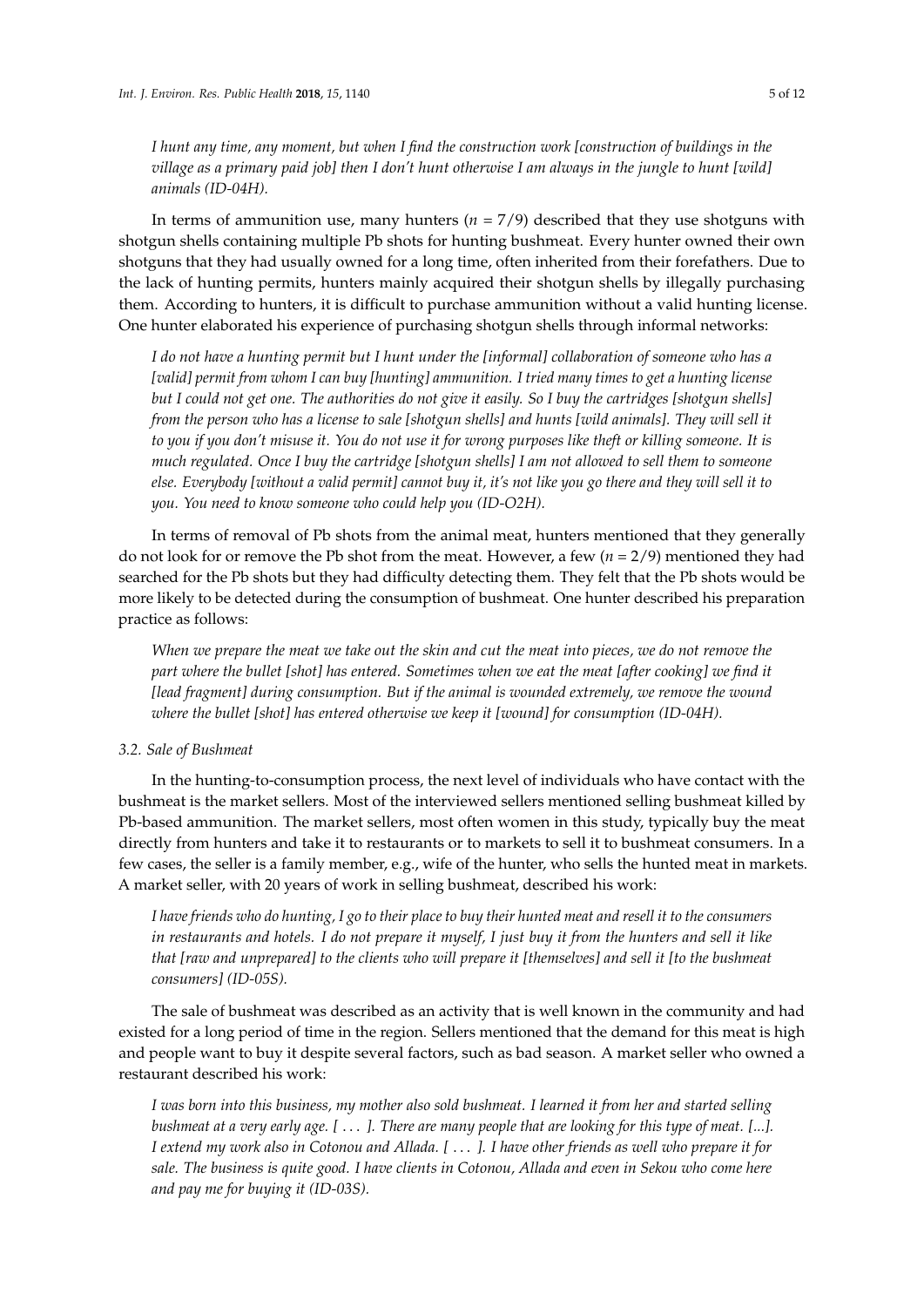Field observation also demonstrated that there were small restaurants where the meat was cooked and sold to consumers. During the field observation, we observed that bushmeat was sold in ordinary food markets as street food. Many sellers mentioned that they sell bushmeat several times per week and some sell it daily, depending on the availability of bushmeat by the hunters from whom they buy it. However, few (*n* = 2/8) sellers mentioned discontinuing the sale of bushmeat due to the outbreak of EVD and Lassa as narrated by one market seller who used to sell bushmeat for 12 years:

*I used to sell it every day but due to the epidemic of Ebola and Lassa we left it, now I sell nothing when they talked about rats and these diseases we had to stop everything. [* . . . *]. It has been at least nine months. When there was one case of Lassa in the North people stopped it. Now hunters hardly find it. Now we consume pork and mutton (ID-07S).*

Preparation of the meat is an important step before it is sold to consumers. However, many (*n* = 6/8) market sellers mentioned that they do not remove the part affected by the Pb shot and do not look for the Pb shot before selling it. However, a few market sellers, especially those who sell it in the restaurants, mentioned that cleaning the part affected by the Pb shot is an important part of preparation. This is stated by one market seller with 20 years of working experience who also owned a small restaurant:

*When we buy it from the hunters I prepare it here; my wife also prepares it. It should be cooked well with spices [...] it is that [spices] which attract the clients, they will eat it well [with satisfaction]. If it's not prepared well they will not eat it [* . . . *] when they [women who prepare the meat] take out the skin, the place where the meat is hit by the bullet [shot], we take that part out because if it is not prepared well and if the consumers find the shot [lead] there (in the meat), they will not come to eat at your place anymore. We prepare that part very well otherwise the consumers will not buy it (ID-03S).*

#### *3.3. Bushmeat Consumption*

Many of the families ( $n = 15/21$ ) mentioned that they currently consume bushmeat killed by ammunition along with other members of their family. Among these families, 10 families reported a consumption frequency of at least once per month. All families mentioned that the consumption was shared with children in the family. The types of meat most commonly consumed included rabbit, agouti, and small birds as described by one mother:

*Yes, we sometimes eat agoutis, partridge, [and] rabbit. All the family members [including children] eat it [bushmeat] [* . . . *] now we do not eat [bushmeat] a lot because I don't find time to go and kill [wild] animals so when I get it [bushmeat] from the people who hunt them [wild animals], I buy it and it's [bushmeat consumption] not very frequent [* . . . *] We eat it less than 2 times per month (ID-04F).*

However, several families (*n* = 10/15) mentioned that their consumption frequency has reduced over the last few years for different reasons, most commonly due to the unavailability of bushmeat and EVD outbreak, although this reduction could not be quantified. All families ( $n = 6/21$ ) who did not consume bushmeat currently mentioned bushmeat consumption in the past years.

Families may either purchase bushmeat directly from a hunter or a bushmeat seller or they may acquire it from a family member who hunts wild animals, as described by one mother:

*Sometimes we eat the meat of partridge and agouti [rat] killed through hunting by my husband. Sometimes when my husband went out hunting he hunted birds, my husband brought them home, [and] I prepared and ate them. The children also eat it [* . . . *]. When my husband doesn't find time to go hunting we find it through other people who sell it. When my husband [after purchasing the wild animal] brings it home, I prepare it and we eat it [together]. [* . . . *]. Sometimes we eat it once a month (ID-02F).*

All families interviewed mentioned that they cook the meat before consuming it. Families most often boiled the meat. Other cooking methods cited included frying and grilling the meat. A mother described her cooking method as following: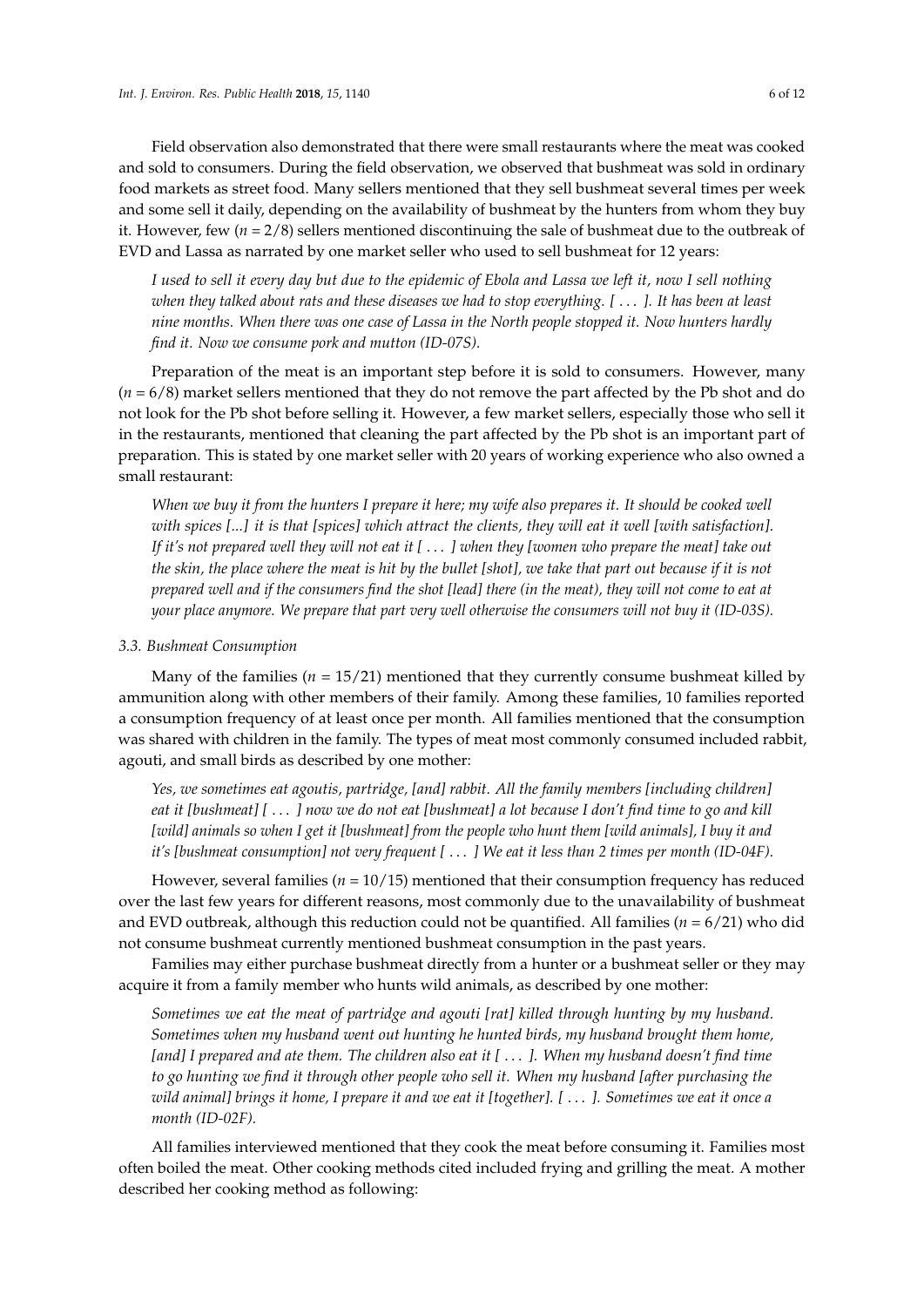*I put water [in a pot] on fire to boil it well, then add meat in the water. Next is removing the skin, Umm [next] cutting the meat in to small pieces after chopping the whole meat and then I look for any bad elements inside, if I find something bad I remove it, after cutting in to small pieces I mix some spices and then heat it very well so no there is no bad effects on health (ID-10F).*

Many of the interviewed family members (*n*= 19/21) mentioned that before cooking the meat they look for the Pb shot or remove the wounded meat area where the Pb shot enters. They also mentioned that sometimes they manually look for the Pb shot in the meat before cooking it. They acknowledged that it is sometimes difficult to detect the shots or Pb fragments when they search for them in the meat. Some commonly cited reasons for removal of the Pb fragments were health reasons, stomach ache, the perceived appearance of the metal (lead) in the blood, and intestinal damage caused by the metal ingestion. One mother described her preparation method as following:

*After removing the skin, I remove the part affected by the bullet [shot], I separate it and put it in the highly heated oil in order to prepare [cook] it well and get rid of any bad effect of the bullet [shot] on the meat (ID-14F*).

# **4. Discussion**

Findings suggest that hunters and market sellers are the individuals who make bushmeat available for consumption. Hunting of bushmeat occurs with Pb-based ammunition without hunting permits and thus hunting occurs illegally. The sale of bushmeat occurs through market sellers who make the meat available in markets where families may purchase it. Families may also acquire bushmeat directly from hunters. It can be acquired either by purchasing it or acquiring it freely if the meat is hunted by a family member. Hunters hunt bushmeat at least once per week, while market sellers sell the meat several times per week. Many families mentioned current consumption of bushmeat killed by Pb-based ammunition. Ten of these families described their consumption once per month or more. The findings, therefore, suggest that the hunting, sale, and consumption of bushmeat killed by Pb-based ammunition are common and well-known in this setting.

Considering the published evidence on the risk of lead exposure due to consumption of meat hunted with lead, we put forward several preventive measures. However, the feasibility of these measures, in an African context, should be further investigated.

## *4.1. Controlling Bushmeat Hunting and Sale*

In this study, no hunter possessed a hunting permit. The enforcement of laws that forbid the trade and consumption of bushmeat is crucial for reducing the demand for bushmeat [\[40\]](#page-11-1). However, illegal hunting and trade could continue due to inadequate law enforcement and weak penal systems [\[4\]](#page-9-3). Local control and ban on bushmeat hunting, sale, and consumption commonly intended for other purposes such as conservation of wildlife and prevention of infectious diseases, like EVD [\[10\]](#page-9-8), may discourage some people from consuming bushmeat, but such legal sanctions should be deployed with caution as it could have unintended social and political repercussions [\[10\]](#page-9-8). Additionally, given the difficult economic situation of rural communities that heavily rely on bushmeat as a source of nutrition or income, alternative protein sources have to be facilitated  $[2,4,41]$  $[2,4,41]$  $[2,4,41]$ . In terms of market regulations, changing bushmeat prices could also impact the demand for bushmeat  $[1,42]$  $[1,42]$ . A study undertaken in Tanzania suggested that increasing the price of bushmeat, to reduce the bushmeat supply, could reduce bushmeat consumption [\[42\]](#page-11-3).

# *4.2. Replacement of Pb Ammunition*

The use of non-Pb ammunition can remove the risk of Pb contamination of hunted meat [\[16\]](#page-9-10). Therefore, replacing Pb ammunition with non-Pb for hunting could be an effective strategy [\[21](#page-10-9)[,27,](#page-10-3)[43\]](#page-11-4). Use of Pb-based ammunition should be controlled, and non-Pb ammunition should be promoted [\[22\]](#page-10-16). In general, studies outside Africa have shown that the cost of replacing non-Pb bullets is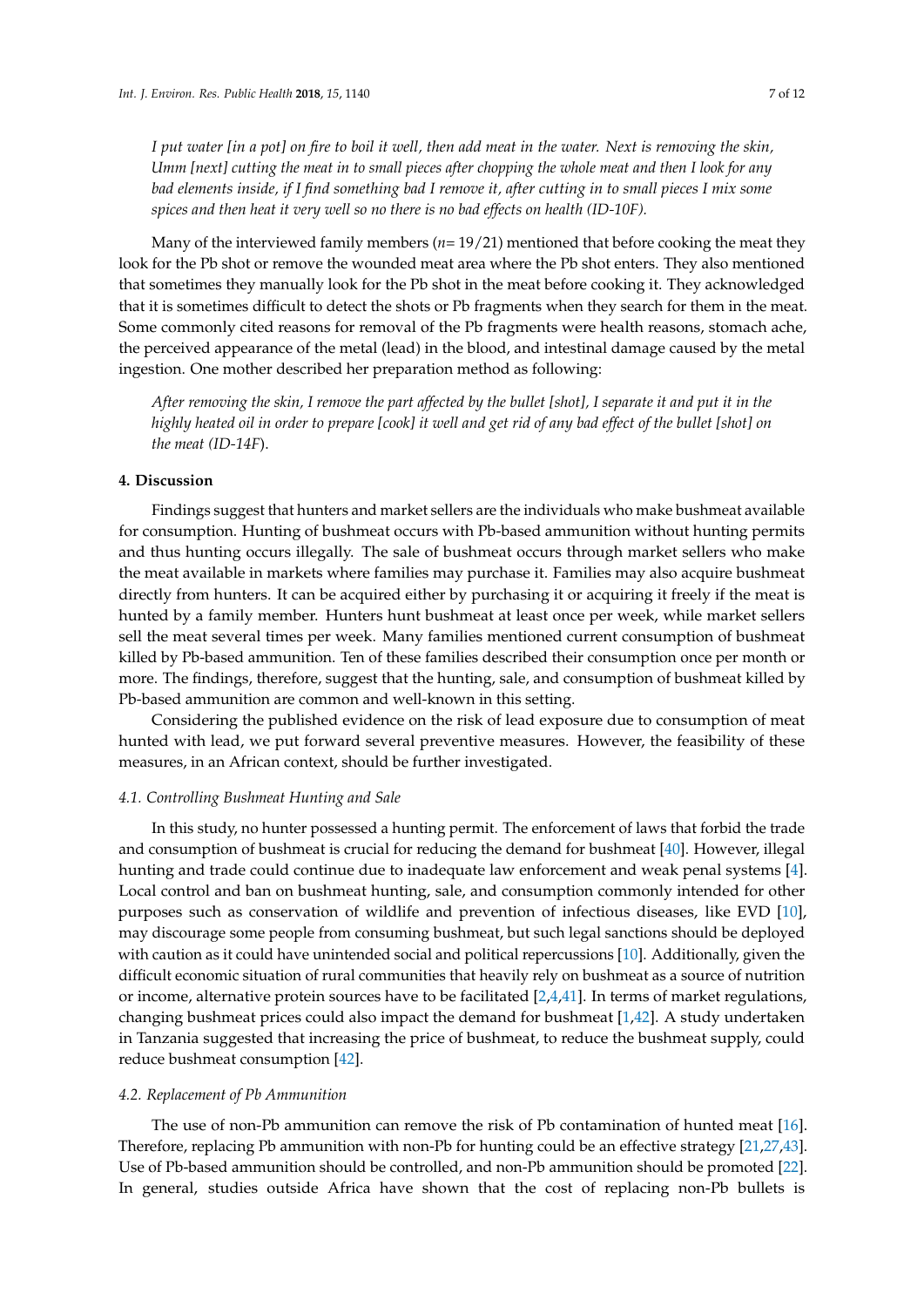minimal [\[27](#page-10-3)[,43](#page-11-4)[,44\]](#page-11-5). A study that assessed the retail prices of equivalent lead-free and lead-core bullets in the USA and Europe found no disparity in cost for most popular calibers [\[45\]](#page-11-6). In addition, evidence suggests that such measures can be effective. In 1999, when it was pointed out that Pb ammunition was a likely source of Pb exposure in Inuit populations of Nunavik, Canada, a local control and ban on the use of Pb shot ammunition in this region showed a drastic decrease in Pb exposure and a decrease in the availability of Pb shot ammunition in stores of this region [\[21\]](#page-10-9).

#### *4.3. Removal of the Meat around the Shot Channel*

In terms of bushmeat preparation, many hunters and sellers mentioned that they do not attempt to remove the meat around the shot channel—a precautionary measure to reduce Pb exposure in the meat. In fact, for a few of them, a good presentation of the meat (absence of visible wound around the shot channel) is important in order to get it sold. This suggests the meat around the shot channel may only be removed if largely visible wounds are present, which could have a negative effect on the presentation of the meat to potential customers. On the other hand, many families mentioned that they search for any visible Pb shots and clean or remove the meat impacted by the shot. However, it could not be assessed what portion of the meat is cleaned and removed by the families in this study. Although there is a lack of consensus in the literature regarding the efficacy of this precautionary measure [\[16\]](#page-9-10), based on a Norwegian study, it is necessary that the meat along the bullet channel of big animals is removed in a radius of 30 cm (60 cm diameter) [\[16\]](#page-9-10). In theory, it is possible that discarding the wound affected by Pb shot could reduce exposure to Pb. However, Pb bullets break into hundreds of tiny fragments as they pass through animal meat [\[18\]](#page-10-1), and therefore the entire removal of all small Pb fragments is almost impossible [\[19\]](#page-10-4) as long as the use of Pb ammunition is continued [\[29\]](#page-10-6). In addition, the removal of meat along the bullet channel in a radius of 30 cm may not be applicable to small animals, e.g., birds.

# *4.4. Reducing Bushmeat Consumption and Promoting Alternative Food Sources*

Amongst the families who reported current consumption of bushmeat, many reported a frequency of at least once per month. A local study published in 2004 and undertaken amongst residents (*n* = 126) living near the Lama forest in the South of Benin found that 82% of people preferred bushmeat over fish and meat from domestic animals as a principal source of protein [\[3\]](#page-9-2). However, bushmeat was found to be less commonly consumed as compared to fish (34% vs. 60%) and constituted about 1/3 of animal protein consumed [\[3\]](#page-9-2). Studies have reported that a consumption frequency of (cervid) game meat once per month or more was associated with approximately 31% increase in blood Pb concentrations [\[16\]](#page-9-10).

In terms of preventive measures, a Norwegian study recommends that children, pregnant women, and women of reproductive age should not consume meat killed by Pb-based ammunition more than once per month [\[16\]](#page-9-10). It is therefore important to spread awareness [\[27\]](#page-10-3) among families, hunters, and sellers about the risk of Pb exposure from the consumption of bushmeat killed by Pb based-ammunition.

It is also important to promote alternative food sources [\[2\]](#page-9-1) that can minimize reliance on bushmeat [\[2,](#page-9-1)[4,](#page-9-3)[46\]](#page-11-7). For example, promotion of domestic animals, which is already in practice in this region [\[3\]](#page-9-2), can encourage consumption of meat from domestic animals as a substitute to hunted bushmeat. However, the negative environmental impact from increased livestock production must be properly managed [\[4,](#page-9-3)[43\]](#page-11-4). Moreover, many studies have shown that fish represents an important alternative protein source to bushmeat [\[46](#page-11-7)[–48\]](#page-11-8), but promoting fish as a direct replacement to bushmeat requires improved management of domestic fisheries in order to ensure sustainability of fish stocks [\[42](#page-11-3)[,48\]](#page-11-8).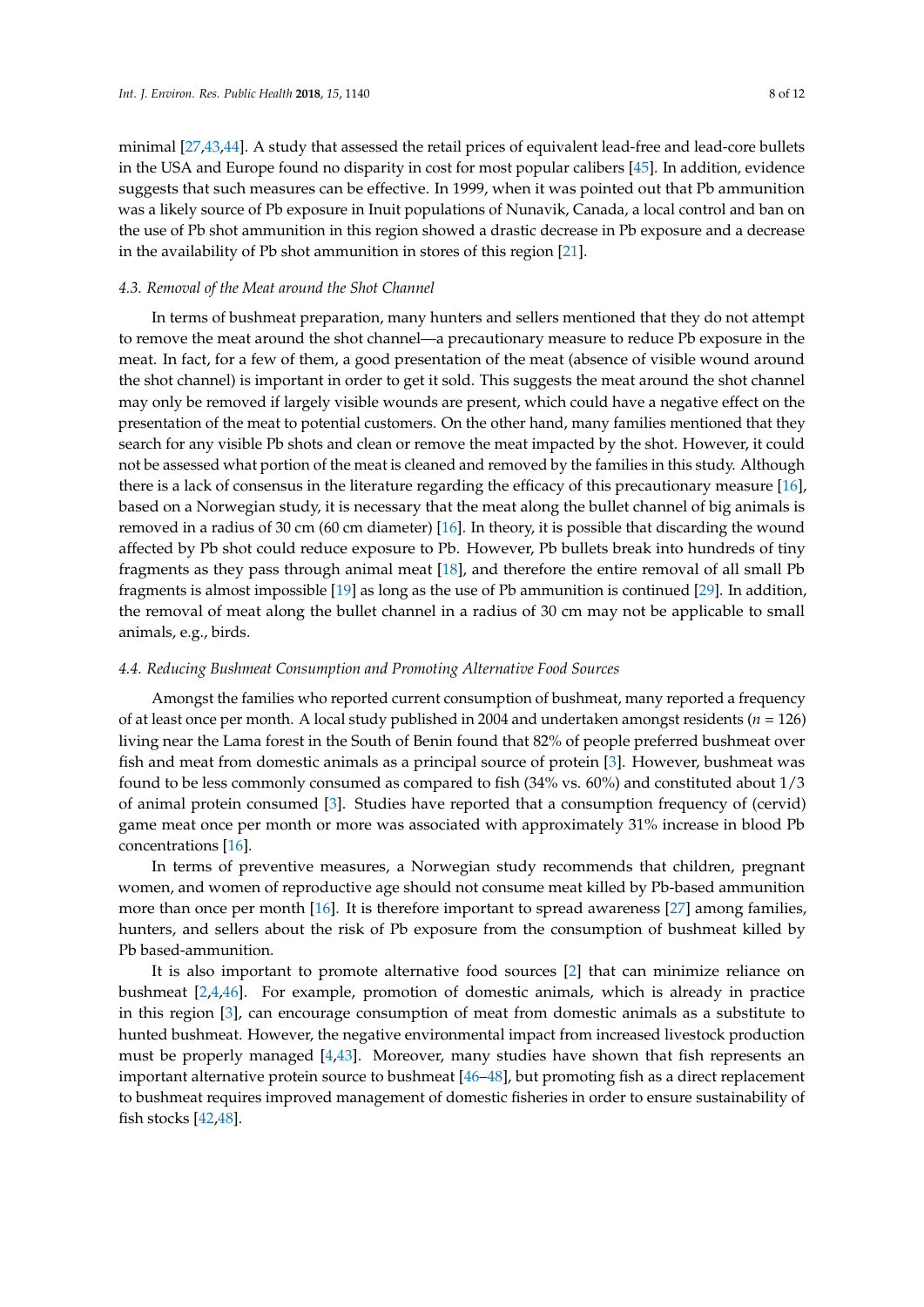#### *4.5. Strengths and Limitation*

To our knowledge, this is one of the first studies to explore bushmeat consumption with special reference to Pb exposure in West Africa. The qualitative design of the study helped us to explore a potentially sensitive topic. This study also discussed several recommendations on the issue that could be explored further as preventative measures. This study was undertaken in the context of the post-EVD outbreak, which could have influenced participants' responses (on bushmeat hunting, sale, preparation, and consumption practices) reported in this study. Although attempts in the design and data collection phase of the study such as indirect questioning methods [\[49\]](#page-11-9) and asking sensitive questions toward the end [\[50\]](#page-11-10) were applied, we cannot completely rule out social desirability bias. In addition, frequencies (e.g., bushmeat consumption) reported here should be interpreted with caution as we did not intend to sample representatively. Further epidemiological and quantitative findings on the topic will be studied in the ongoing EXPLORE study. Furthermore, we did not assess the quantity of meat consumed and the lead content in the meat.

#### *4.6. Research Needs*

Further exposure, risk, and perception assessment of the population due to hunting, manipulation, and consumption of bushmeat killed by Pb ammunition would help us to understand the extent of the risk of Pb exposure linked with bushmeat killed by Pb ammunition. There is a lack of information about the scale, distribution, trends, and perception of Pb exposure associated with consumption of bushmeat killed by Pb ammunition in this population. This lack of information undermines efforts to mobilize health authorities to develop coordinated, inter-sectoral responses to address the issue. Additionally, there is a need to assess the efficacy and feasibility of the above-mentioned recommendations in an African context that, to our knowledge, have not been studied before with specific reference to Pb exposure. Finally, Pb exposure has different sources. Studying other local sources of Pb exposure may improve our understanding of different sources in this region.

#### **5. Conclusions**

This study explored the hunting, sale, and consumption of bushmeat with special reference to the risk of Pb exposure, which is a neglected public health issue in Sub-Saharan Africa. Our findings suggest that bushmeat is often illegally hunted with Pb-based ammunition and sold either in markets or directly to the consumers. Only families who consume bushmeat, clean the part of the meat impacted by the lead shot before cooking. Their consumption frequency of 1–2 times per month may certainly pose a risk for Pb exposure. As there is no safe level of Pb exposure in humans, serious attention of the public health authorities and researchers are required in this regard. Failure to address the problem could have consequences on the health of the population, particularly young children who share consumption of the Pb-contaminated meat in their families. Although this study adds evidence to the limited existing body of research on the hunting, sale, and consumption of bushmeat killed by Pb ammunition in this region, further research may be required to assess and validate Pb exposure from the consumption of bushmeat killed by Pb-based ammunition in this region.

**Supplementary Materials:** The following are available online at [http://www.mdpi.com/1660-4601/15/6/1140/](http://www.mdpi.com/1660-4601/15/6/1140/s1) [s1,](http://www.mdpi.com/1660-4601/15/6/1140/s1) Interview guide and Qualitative data statement.

**Author Contributions:** Conceptualization, F.B.-L., S.M. and P.G.; Methodology, F.B.-L., S.A. and S.M.; Formal Analysis, F.B.-L., S.A. and S.M.; Investigation, F.B.-L., R.Z. and S.A.; Data Curation and Analysis, S.A. and F.B.-L.; Writing—Original Draft Preparation, S.A.; Writing—Review & Editing, A.M., F.B.-L., M.C., P.G., R.Z., S.A. and S.M.; Supervision, F.B.-L. and S.M.; Project Administration, F.B.-L.; Funding Acquisition, F.B.-L.

**Acknowledgments:** We express our gratitude to all hunters, sellers, and families who participated in this study. We also thank the entire field staff of EXPLORE project (Institut de recherche pour le développement, Benin) for their valuable support. We also thank Jocelyn Raude (Ecole des hautes études en santé publique, Rennes, France) for his initial advice on conducting the interviews. This study was funded by the PRINCEPS—Interdisciplinary Research Programme on Health Crises and Protection of the University Sorbonne Paris Cité and EXPLORE research project (funded by Fondation de France).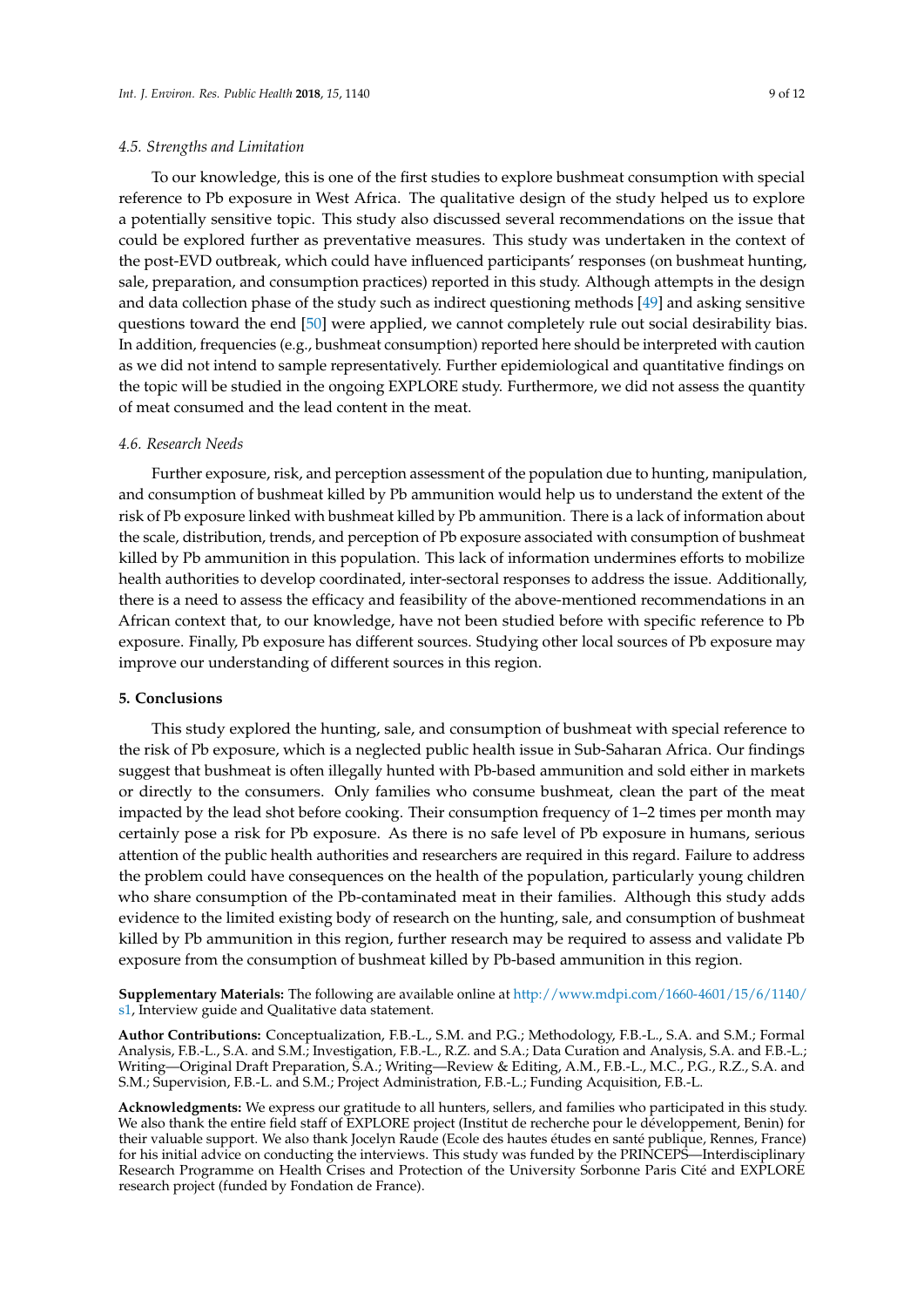**Conflicts of Interest:** The authors declare no conflict of interest. The founding sponsors had no role in the design of the study; in the collection, analyses, or interpretation of data; in the writing of the manuscript and in the decision to publish the results.

# **References**

- <span id="page-9-0"></span>1. Williamson, D.; Bakker, L. The Bushmeat Crisis in West-Africa. An Indicative Overview of the Situation and Perception. Available online: <http://www.fao.org/forestry/13227-0dc169eeedbbab4a04cae75af869fdccf.pdf> (accessed on 10 June 2017).
- <span id="page-9-1"></span>2. Ordaz-Németh, I.; Arandjelovic, M.; Boesch, L.; Gatiso, T.; Grimes, T.; Kuehl, H.S.; Lormie, M.; Stephens, C.; Tweh, C.; Junker, J. The socio-economic drivers of bushmeat consumption during the West African Ebola crisis. *PLoS Negl. Trop. Dis.* **2017**, *11*, e0005450. [\[CrossRef\]](http://dx.doi.org/10.1371/journal.pntd.0005450) [\[PubMed\]](http://www.ncbi.nlm.nih.gov/pubmed/28282378)
- <span id="page-9-2"></span>3. Codjia, J.; Assogbadjo, A. Faune sauvage mammalienne et alimentation des populations holli et fon de la forêt classée de la Lama (Sud-Bénin). *Cah. Agric.* **2004**, *13*, 341–347.
- <span id="page-9-3"></span>4. Lindsey, P.A.; Balme, G.; Becker, M.; Begg, C.; Bento, C.; Bocchino, C.; Dickman, A.; Diggle, R.W.; Eves, H.; Henschel, P.; et al. The bushmeat trade in African savannas: Impacts, drivers, and possible solutions. *Biol. Conserv.* **2013**, *160*, 80–96. [\[CrossRef\]](http://dx.doi.org/10.1016/j.biocon.2012.12.020)
- <span id="page-9-4"></span>5. Brashares, J.S.; Golden, C.D.; Weinbaum, K.Z.; Barrett, C.B.; Okello, G.V. Economic and geographic drivers of wildlife consumption in rural Africa. *Proc. Natl. Acad. Sci. USA* **2011**, *108*, 13931–13936. [\[CrossRef\]](http://dx.doi.org/10.1073/pnas.1011526108) [\[PubMed\]](http://www.ncbi.nlm.nih.gov/pubmed/21873180)
- <span id="page-9-5"></span>6. Dindé, A.O.; Mobio, A.J.; Konan, A.G.; Fokou, G.; Yao, K.; Esso, E.L.J.C.; Fantodji, A.; Koussemon, M.; Bonfoh, B. Response to the Ebola-related bushmeat consumption ban in rural Côte d'Ivoire. *Agric. Food Secur.* **2017**, *6*, 28. [\[CrossRef\]](http://dx.doi.org/10.1186/s40066-017-0105-9)
- <span id="page-9-6"></span>7. Alexander, K.A.; Sanderson, C.E.; Marathe, M.; Lewis, B.L.; Rivers, C.M.; Shaman, J.; Drake, J.M.; Lofgren, E.; Dato, V.M.; Eisenberg, M.C.; et al. What Factors Might Have Led to the Emergence of Ebola in West Africa? *PLoS Negl. Trop. Dis.* **2015**, *9*, e0003652. [\[CrossRef\]](http://dx.doi.org/10.1371/journal.pntd.0003652) [\[PubMed\]](http://www.ncbi.nlm.nih.gov/pubmed/26042592)
- 8. Mann, E.; Streng, S.; Bergeron, J.; Kircher, A. A Review of the Role of Food and the Food System in the Transmission and Spread of Ebolavirus. *PLoS Negl. Trop. Dis.* **2015**, *9*, e0004160. [\[CrossRef\]](http://dx.doi.org/10.1371/journal.pntd.0004160) [\[PubMed\]](http://www.ncbi.nlm.nih.gov/pubmed/26633305)
- <span id="page-9-7"></span>9. Ministère de la Sante, Republique du Benin. Plan National de Contingence de la Maladie a Virus Ebola et D'autres Fievres Hemorragiques Virales. Available online: <http://www.sante.gouv.bj/IMG/pdf/lassa.pdf> (accessed on 17 May 2017).
- <span id="page-9-8"></span>10. Bonwitt, J.; Dawson, M.; Kandeh, M.; Ansumana, R.; Sahr, F.; Brown, H.; Kelly, A.H. Unintended consequences of the 'bushmeat ban' in West Africa during the 2013–2016 Ebola virus disease epidemic. *Soc. Sci. Med.* **2018**, *200*, 166–173. [\[CrossRef\]](http://dx.doi.org/10.1016/j.socscimed.2017.12.028) [\[PubMed\]](http://www.ncbi.nlm.nih.gov/pubmed/29421463)
- <span id="page-9-9"></span>11. Bodeau-Livinec, F.; Glorennec, P.; Cot, M.; Dumas, P.; Durand, S.; Massougbodji, A.; Ayotte, P.; Le Bot, B. Elevated Blood Lead Levels in Infants and Mothers in Benin and Potential Sources of Exposure. *Int. J. Environ. Res. Public Health* **2016**, *13*, 316. [\[CrossRef\]](http://dx.doi.org/10.3390/ijerph13030316) [\[PubMed\]](http://www.ncbi.nlm.nih.gov/pubmed/26978384)
- 12. European Commission Lead in Food. Available online: [https://ec.europa.eu/food/safety/chemical\\_safety/](https://ec.europa.eu/food/safety/chemical_safety/contaminants/catalogue/lead_en) [contaminants/catalogue/lead\\_en](https://ec.europa.eu/food/safety/chemical_safety/contaminants/catalogue/lead_en) (accessed on 28 May 2017).
- <span id="page-9-14"></span>13. Mateo, R.; Baos, A.R.; Vidal, D.; Camarero, P.R.; Martinez-Haro, M.; Taggart, M.A. Bioaccessibility of Pb from Ammunition in Game Meat Is Affected by Cooking Treatment. *PLoS ONE* **2011**, *6*, e15892. [\[CrossRef\]](http://dx.doi.org/10.1371/journal.pone.0015892) [\[PubMed\]](http://www.ncbi.nlm.nih.gov/pubmed/21264290)
- <span id="page-9-11"></span>14. Lindboe, M.; Henrichsen, E.N.; Høgåsen, H.R.; Bernhoft, A. Lead concentration in meat from lead-killed moose and predicted human exposure using Monte Carlo simulation. *Food Addit. Contam. Part A* **2012**, *29*, 1052–1057. [\[CrossRef\]](http://dx.doi.org/10.1080/19440049.2012.680201) [\[PubMed\]](http://www.ncbi.nlm.nih.gov/pubmed/22651819)
- <span id="page-9-12"></span>15. Iqbal, S.; Blumenthal, W.; Kennedy, C.; Yip, F.Y.; Pickard, S.; Flanders, W.D.; Loringer, K.; Kruger, K.; Caldwell, K.L.; Jean Brown, M. Hunting with lead: Association between blood lead levels and wild game consumption. *Environ. Res.* **2009**, *109*, 952–959. [\[CrossRef\]](http://dx.doi.org/10.1016/j.envres.2009.08.007) [\[PubMed\]](http://www.ncbi.nlm.nih.gov/pubmed/19747676)
- <span id="page-9-10"></span>16. Knutsen, H.K.; Brantsæter, A.-L.; Alexander, J.; Meltzer, H.M. Associations between consumption of large game animals and blood lead levels in humans in Europe: The Norwegian experience 2014. In Proceedings of the Oxford Lead Symposium, Oxford, UK, 10 December 2014.
- <span id="page-9-13"></span>17. Haldimann, M.; Baumgartner, A.; Zimmerli, B. Intake of lead from game meat—A risk to consumers' health? *Eur. Food Res. Technol.* **2002**, *215*, 375–379. [\[CrossRef\]](http://dx.doi.org/10.1007/s00217-002-0581-3)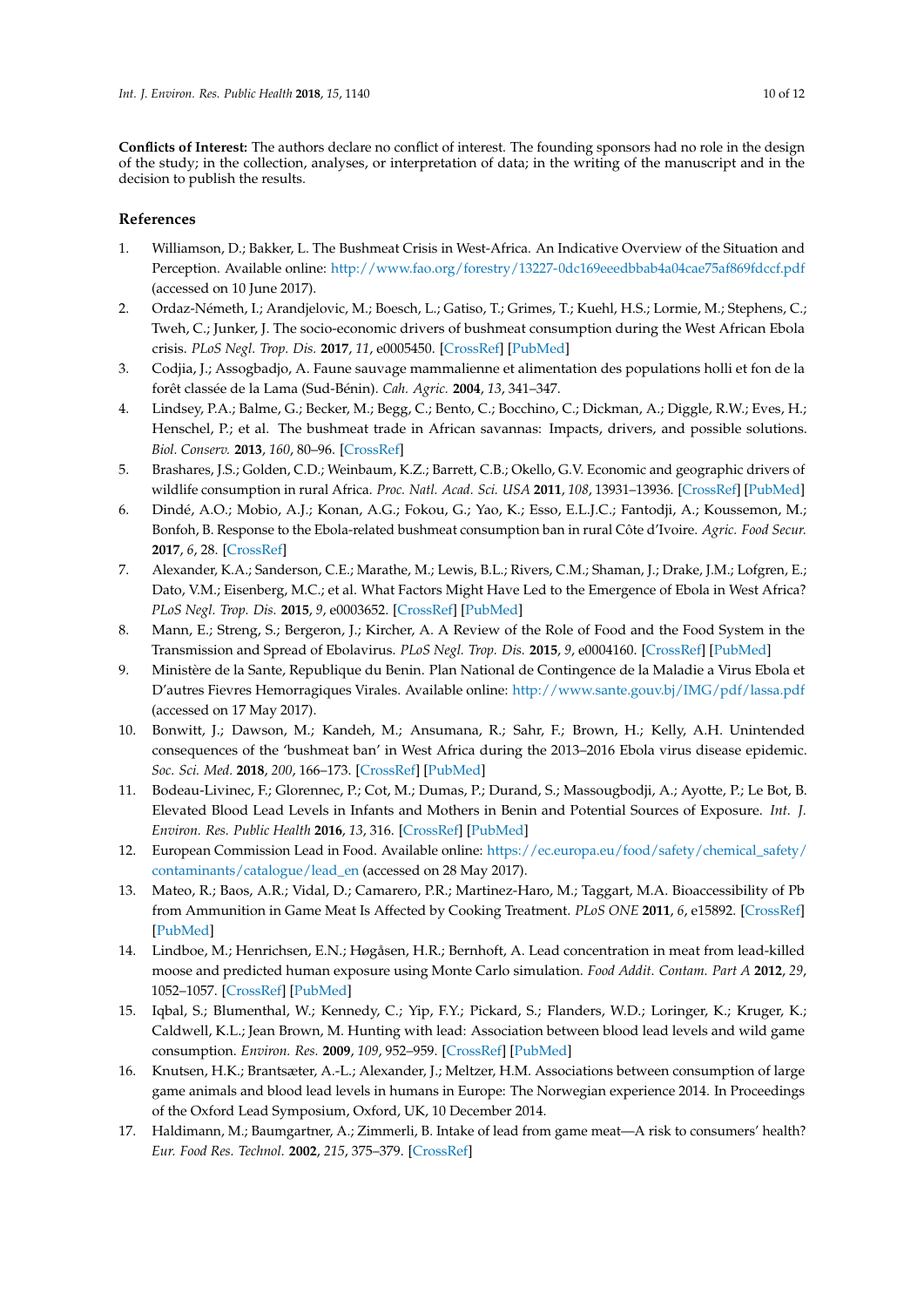- <span id="page-10-1"></span>18. Hunt, W.G.; Watson, R.T.; Oaks, J.L.; Parish, C.N.; Burnham, K.K.; Tucker, R.L.; Belthoff, J.R.; Hart, G. Lead Bullet Fragments in Venison from Rifle-Killed Deer: Potential for Human Dietary Exposure. *PLoS ONE* **2009**, *4*, e5330. [\[CrossRef\]](http://dx.doi.org/10.1371/journal.pone.0005330) [\[PubMed\]](http://www.ncbi.nlm.nih.gov/pubmed/19390698)
- <span id="page-10-4"></span>19. Mateo, R.; Rodriguezdelacruz, M.; Vidal, D.; Reglero, M.; Camarero, P. Transfer of lead from shot pellets to game meat during cooking. *Sci. Total Environ.* **2007**, *372*, 480–485. [\[CrossRef\]](http://dx.doi.org/10.1016/j.scitotenv.2006.10.022) [\[PubMed\]](http://www.ncbi.nlm.nih.gov/pubmed/17118428)
- <span id="page-10-7"></span>20. Pain, D.J.; Cromie, R.L.; Newth, J.; Brown, M.J.; Crutcher, E.; Hardman, P.; Hurst, L.; Mateo, R.; Meharg, A.A.; Moran, A.C.; et al. Potential Hazard to Human Health from Exposure to Fragments of Lead Bullets and Shot in the Tissues of Game Animals. *PLoS ONE* **2010**, *5*, e10315. [\[CrossRef\]](http://dx.doi.org/10.1371/journal.pone.0010315) [\[PubMed\]](http://www.ncbi.nlm.nih.gov/pubmed/20436670)
- <span id="page-10-9"></span>21. Couture, A.; Levesque, B.; Dewailly, É.; Muckle, G.; Déry, S.; Proulx, J.-F. Lead exposure in Nunavik: From research to action. *Int. J. Circumpolar Health* **2012**, *71*, 18591. [\[CrossRef\]](http://dx.doi.org/10.3402/ijch.v71i0.18591) [\[PubMed\]](http://www.ncbi.nlm.nih.gov/pubmed/22818717)
- <span id="page-10-16"></span>22. Fachehoun, R.C.; Lévesque, B.; Dumas, P.; St-Louis, A.; Dubé, M.; Ayotte, P. Lead exposure through consumption of big game meat in Quebec, Canada: Risk assessment and perception. *Food Addit. Contam. Part A* **2015**, *32*, 1501–1511. [\[CrossRef\]](http://dx.doi.org/10.1080/19440049.2015.1071921) [\[PubMed\]](http://www.ncbi.nlm.nih.gov/pubmed/26161681)
- 23. Legagneux, P.; Suffice, P.; Messier, J.-S.; Lelievre, F.; Tremblay, J.A.; Maisonneuve, C.; Saint-Louis, R.; Bêty, J. High Risk of Lead Contamination for Scavengers in an Area with High Moose Hunting Success. *PLoS ONE* **2014**, *9*, e111546. [\[CrossRef\]](http://dx.doi.org/10.1371/journal.pone.0111546) [\[PubMed\]](http://www.ncbi.nlm.nih.gov/pubmed/25389754)
- 24. Bjerregaard, P.; Johansen, P.; Mulvad, G.; Pedersen, H.S.; Hansen, J.C. Lead Sources in Human Diet in Greenland. *Environ. Health Perspect.* **2004**, *112*, 1496–1498. [\[CrossRef\]](http://dx.doi.org/10.1289/ehp.7083) [\[PubMed\]](http://www.ncbi.nlm.nih.gov/pubmed/15531433)
- <span id="page-10-0"></span>25. Buenz, E.J.; Parry, G.J.; Peacey, M. Consumption of wild-harvested meat from New Zealand feral animals provides a unique opportunity to study the health effects of lead exposure in hunters. *Ambio* **2016**, *45*, 629–631. [\[CrossRef\]](http://dx.doi.org/10.1007/s13280-016-0798-1) [\[PubMed\]](http://www.ncbi.nlm.nih.gov/pubmed/27344321)
- <span id="page-10-2"></span>26. Tsuji, L.J.S.; Wainman, B.C.; Martin, I.D.; Sutherland, C.; Weber, J.-P.; Dumas, P.; Nieboer, E. Lead shot contribution to blood lead of First Nations people: The use of lead isotopes to identify the source of exposure. *Sci. Total Environ.* **2008**, *405*, 180–185. [\[CrossRef\]](http://dx.doi.org/10.1016/j.scitotenv.2008.06.048) [\[PubMed\]](http://www.ncbi.nlm.nih.gov/pubmed/18678397)
- <span id="page-10-3"></span>27. Buenz, E.J. Eliminating potential lead exposure in imported New Zealand wild game. *Public Health* **2016**, *139*, 236–237. [\[CrossRef\]](http://dx.doi.org/10.1016/j.puhe.2016.06.025) [\[PubMed\]](http://www.ncbi.nlm.nih.gov/pubmed/27456932)
- <span id="page-10-5"></span>28. World Health Organization (WHO). International Programme on Chemical Safety: Lead. Available online: [http://www.who.int/ipcs/assessment/public\\_health/lead/en/](http://www.who.int/ipcs/assessment/public_health/lead/en/) (accessed on 17 May 2017).
- <span id="page-10-6"></span>29. Taggart, M.A.; Reglero, M.M.; Camarero, P.R.; Mateo, R. Should legislation regarding maximum Pb and Cd levels in human food also cover large game meat? *Environ. Int.* **2011**, *37*, 18–25. [\[CrossRef\]](http://dx.doi.org/10.1016/j.envint.2010.06.007) [\[PubMed\]](http://www.ncbi.nlm.nih.gov/pubmed/20621359)
- <span id="page-10-8"></span>30. Tong, S.; Schirnding, Y.E.; von Prapamontol, T. Environmental lead exposure: A public health problem of global dimensions. *Bull. World Health Organ.* **2000**, *78*, 1068–1077. [\[PubMed\]](http://www.ncbi.nlm.nih.gov/pubmed/11019456)
- <span id="page-10-10"></span>31. Buenz, E.J.; Parry, G.J.; Bauer, B.A.; Matheny, L.M.; Breukel, K. A prospective observational study assessing the feasibility of measuring blood lead levels in New Zealand hunters eating meat harvested with lead projectiles. *Contemp. Clin. Trials Commun.* **2017**, *5*, 137–143. [\[CrossRef\]](http://dx.doi.org/10.1016/j.conctc.2017.02.002) [\[PubMed\]](http://www.ncbi.nlm.nih.gov/pubmed/29740629)
- <span id="page-10-11"></span>32. World Health Organization (WHO). Exposure to Lead: A Major Public Health Concern. Available online: <http://www.who.int/ipcs/features/lead.pdf?ua=1> (accessed on 17 May 2017).
- <span id="page-10-12"></span>33. World Health Organization (WHO). Questions and Answers: International Lead Poisoning Prevention Awareness Campaign. Available online: [http://www.who.int/ipcs/lead\\_campaign/QandA\\_lead\\_](http://www.who.int/ipcs/lead_campaign/QandA_lead_week2015_EN.pdf) [week2015\\_EN.pdf](http://www.who.int/ipcs/lead_campaign/QandA_lead_week2015_EN.pdf) (accessed on 22 May 2017).
- <span id="page-10-13"></span>34. Lanphear, B.P.; Rauch, S.; Auinger, P.; Allen, R.W.; Hornung, R.W. Low-level lead exposure and mortality in US adults: A population-based cohort study. *Lancet Public Health* **2018**, *34*, e177–e184. [\[CrossRef\]](http://dx.doi.org/10.1016/S2468-2667(18)30025-2)
- <span id="page-10-14"></span>35. Martin, A.; Caro, T.; Mulder, M.B. Bushmeat consumption in western Tanzania: A comparative analysis from the same ecosystem. *Trop. Conserv. Sci.* **2012**, *5*, 352–364. [\[CrossRef\]](http://dx.doi.org/10.1177/194008291200500309)
- 36. Mbete, R.A.; Banga-Mboko, H.; Racey, P.; Mfoukou-Ntsakala, A.; Nganga, I.; Vermeulen, C.; Doucet, J.-L.; Hornick, J.-L.; Leroy, P. Household bushmeat consumption in Brazzaville, the Republic of the Congo. *Trop. Conserv. Sci.* **2011**, *4*, 187–202. [\[CrossRef\]](http://dx.doi.org/10.1177/194008291100400207)
- 37. Kalu, C.; Aiyeloja, A.A. Bushmeat Marketing in Nigeria a Case Study of Benin City and It's Environs. *ASSET Int. J. Ser. A* **2012**, *2*, 33–38.
- <span id="page-10-15"></span>38. Staley, C. Bushmeat and Livelihoods in Central and West Africa. Available online: [https://www.uni](https://www.uni-goettingen.de/en/paper+no.5+-+bushmeat+and+livelihoods+in+central+and+west+africa/122587.html)[goettingen.de/en/paper+no.5+-+bushmeat+and+livelihoods+in+central+and+west+africa/122587.html](https://www.uni-goettingen.de/en/paper+no.5+-+bushmeat+and+livelihoods+in+central+and+west+africa/122587.html) (accessed on 27 May 2018).